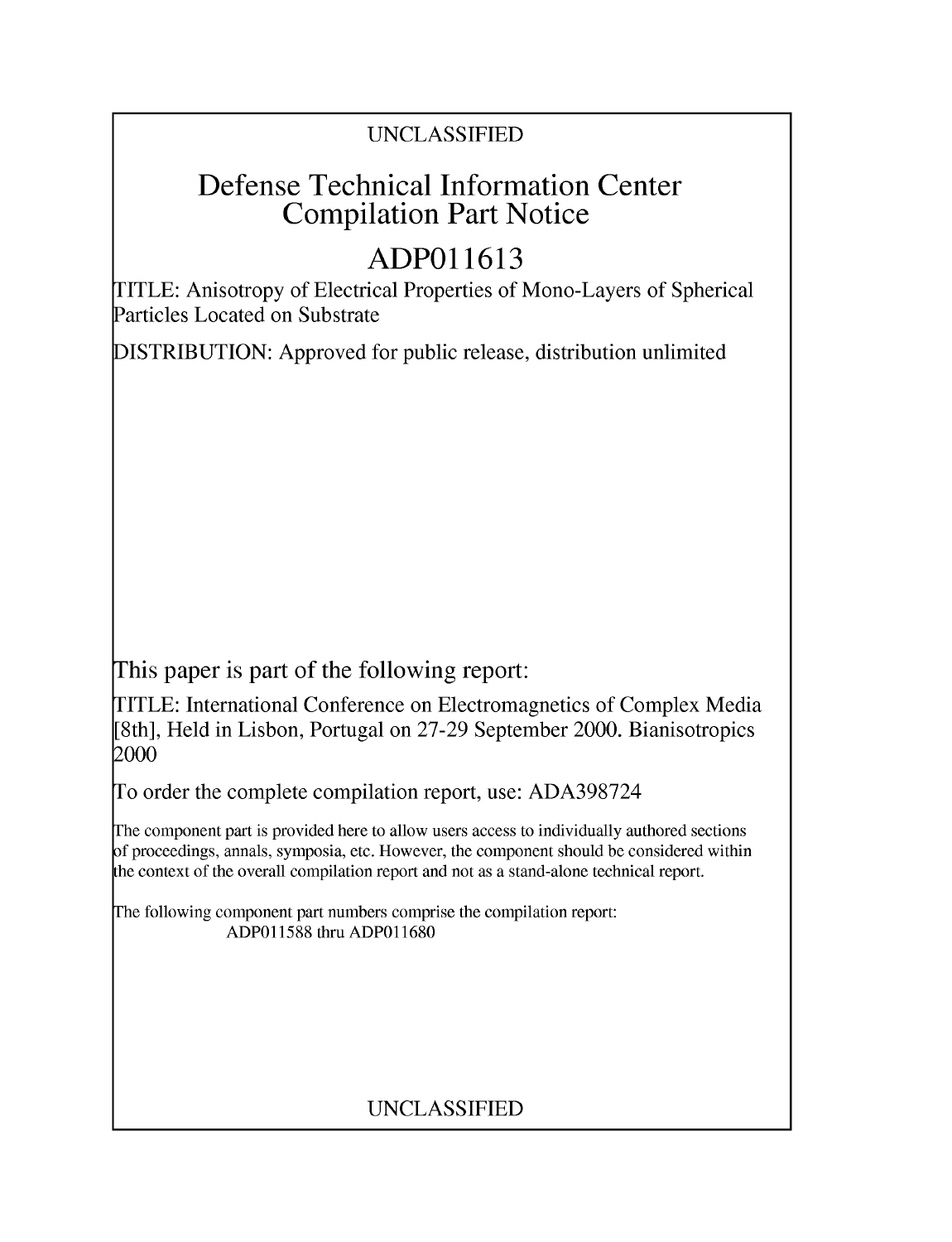# Anisotropy of Electrical Properties of Mono-Layers of Spherical Particles Located on Substrate

L.G. Grechko<sup>1</sup>, V.V. Gozhenko<sup>1</sup>, V.N. Malnev<sup>2</sup>, and K.W. Whites<sup>3</sup>

<sup>1</sup> Institute of Surface Chemistry National Academy of Sciences of Ukraine Prospekt Nauki 31, 03022 Kyiv, Ukraine email: user@ surfchem.freenet.kiev.ua

- <sup>2</sup> Taras Shevchenko Kyiv National University Prospect Glushkov 6, 03142 Kyiv, Ukraine email: vmal@phys.univ.kiev.ua
- <sup>3</sup> Department of Electrical Engineering, University of Kentucky 453 Anderson Hall, Lexington, KY 40506-0046, USA Fax: +1 - 859 - 257 - 3092; email: whites@engr.uky.edu

#### Abstract

In this paper, we study the effects of a semi-infinite matrix disperse system on the external electromagnetic radiation in the electrostatic approximation. With the help of our previous technique, we obtain general expressions for the multipole expansion coefficients of the electric potential for a sphere accounting for the interaction between ambient particles and the substrate. The polarizability tensor and resonant frequencies of a single sphere show anisotropy due to the influence of a substrate.

## **1.** Introduction

Interest in matrix disperse systems (MDS) is stimulated, first of all, by the possibility of manufacturing materials with predicted optical properties. At the same time, the properties of MDS may strongly differ from those of the materials used for the formation of MDS [1]. In the theoretical studies, MDS are usually considered as infinite systems.

In this work, we take into consideration the effects of an MDS interface. Namely, the MDS is considered as a half space of dielectric matrix with a plane interface separating it from another half space of homogeneous dielectric. The matrix is filled with spherical inclusions of different diameters that are randomly located. The results [2] obtained for the system of spheres on a dielectric substrate can be obtained from our model as a particular case. Basically, this work is a generalization of [3,4].

#### 2. Theory

We consider the semi-infinite MDS consisting of dielectric spheres with different diameters embedded in a homogeneous dielectric (ambient) as shown in Fig. 1. The remainder of the half space is filled with another homogeneous dielectric (substrate). The system is placed in the electric field proportional to  $e^{i\alpha x}$ . Let  $\varepsilon_a(\omega), \varepsilon_b(\omega)$  and  $\varepsilon_i(\omega)$  be the dielectric functions of the ambient, substrate and the i<sup>th</sup> sphere, respectively, and  $R_i$ , be the radius of the i<sup>th</sup> sphere.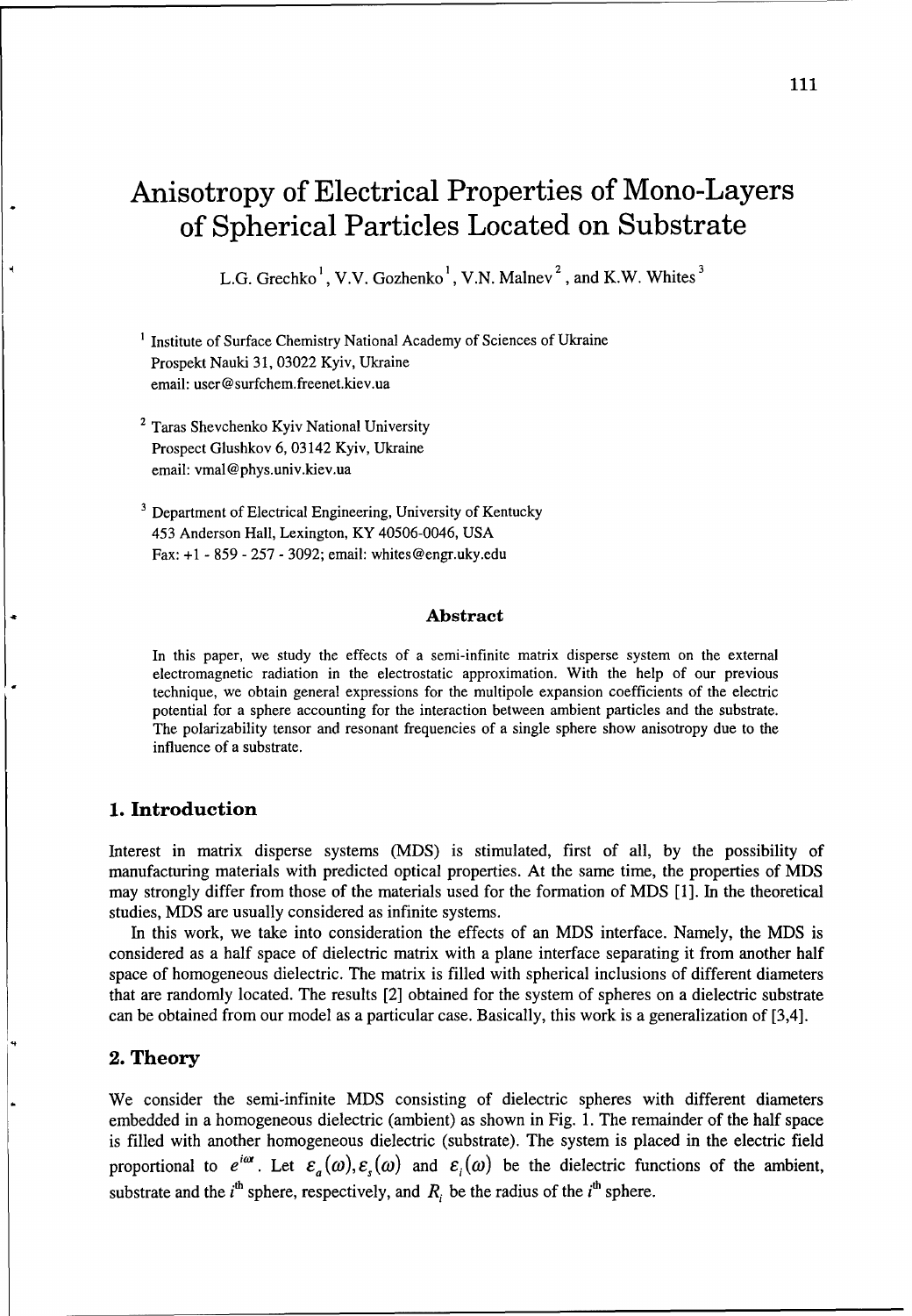

Figure 1 Geometry of the semi-infinite matrix disperse system.

Let the wavelength of the external electromagnetic field be much larger than radii of the spheres and the distances between them. In other words, we use the electrostatic approximation. In such a case, the potential of the electric field is a result of the interaction of the external field with the MDS and the substrate and satisfies the Laplace equation

$$
\Delta \psi(\vec{r}) = 0 \tag{1}
$$

in regions: I - inside MDS (outside of the spheres), II - inside the spheres, III - inside the substrate. We seek a solution of  $(1)$  in the following form:

$$
\psi' = \psi'_{ext} + \sum_{i} \psi'_{i-th\,spec} + \psi'_{substrate} = -\vec{E}_{o}\vec{r} + \sum_{ilm} A_{lmi}F_{lmi}(\vec{\rho}_{i}) + \sum_{ilm} A'_{lmi}F_{lmi}(\vec{\rho}_{i}')
$$
(2)

$$
\psi_i^{\,II} = \sum_{lm} B_{lm} G_{lm}(\vec{\rho}_i) \, ; \tag{3}
$$

$$
\psi^{III} = \psi_{ext}^{III} + \sum_{\text{lim}} C_{\text{1mi}} G_{\text{1mi}}(\vec{\rho}_i) ; \qquad (4)
$$

$$
\psi_{ext}^{I} = -\vec{E}_0 \vec{r} = -\left(E_{ox} x + E_{oy} y + E_{oz} z\right)
$$
  

$$
\psi_{ext}^{III} = -\vec{E}'_0 \vec{r} = -\left(aE_{ox} x + bE_{av} y + cE_{az} z\right)
$$
 (5)

 $\psi_{ext}^{\mu\nu} = -E'_0 \vec{r} = -(aE_{ox}x + bE_{oy}y + cE_{oz}z)$ <br>where  $F_{lm}(\vec{r}) \equiv r^{-l-1}Y_{lm}(\vec{r})$ ;  $G_{lm}(\vec{r}) \equiv r^lY_{lm}(\vec{r})$ ;  $\vec{\rho}_i \equiv \vec{r} - \vec{r}_i$ ;  $\vec{\rho}_i' \equiv \vec{r} - \vec{r}_i'$ ;  $\vec{r}_i$  is a radius-vector of<br>the center of the *i*<sup>th</sup> sphe

The coefficients  $A_{lmi}$ ,  $A'_{lmi}$ ,  $B_{lmi}$ ,  $C_{lmi}$ ,  $a, b, c$  are obtained after applying the boundary conditions for the continuity of the potential and its normal derivative on the limiting surfaces of regions I-II and I-III. This leads to the expressions

$$
a = \frac{\varepsilon_a}{\varepsilon_s}; \ b = c = 1,
$$
  

$$
A'_{lmi} = (-1)^{l+m} A_{lmi} \frac{\varepsilon_a - \varepsilon_s}{\varepsilon_a + \varepsilon_s}; \ B_{lmi} = f(A_{lmi}); \ C_{lmi} = A_{lmi} \frac{2\varepsilon_a}{\varepsilon_a + \varepsilon_s},
$$
(6)

and to the equation defining  $A_{lmi}$ 

$$
\sum_{\substack{i l_1 m_1 \\ l_2 \neq 0}} \left\{ \delta_{l_1 m_1 j}^{l_2 m_2 i} + K_{l_1 m_1 j}^{l_2 m_2 i} \right\} A_{l_2 m_2 i} = V_{l_1 m_1 j} , \qquad (7)
$$

where

$$
K_{l_1m_1j}^{l_2m_2i} \equiv \alpha_{l_1j} H_{l_1m_1}^{l_2m_2} \left\{ F'_{LM} (\vec{r}_i - \vec{r}_j) + (-1)^{l_2 + m_2} \frac{\varepsilon_a - \varepsilon_s}{\varepsilon_a + \varepsilon_s} F_{LM} (\vec{r}_i' - \vec{r}_j) \right\},
$$
(8a)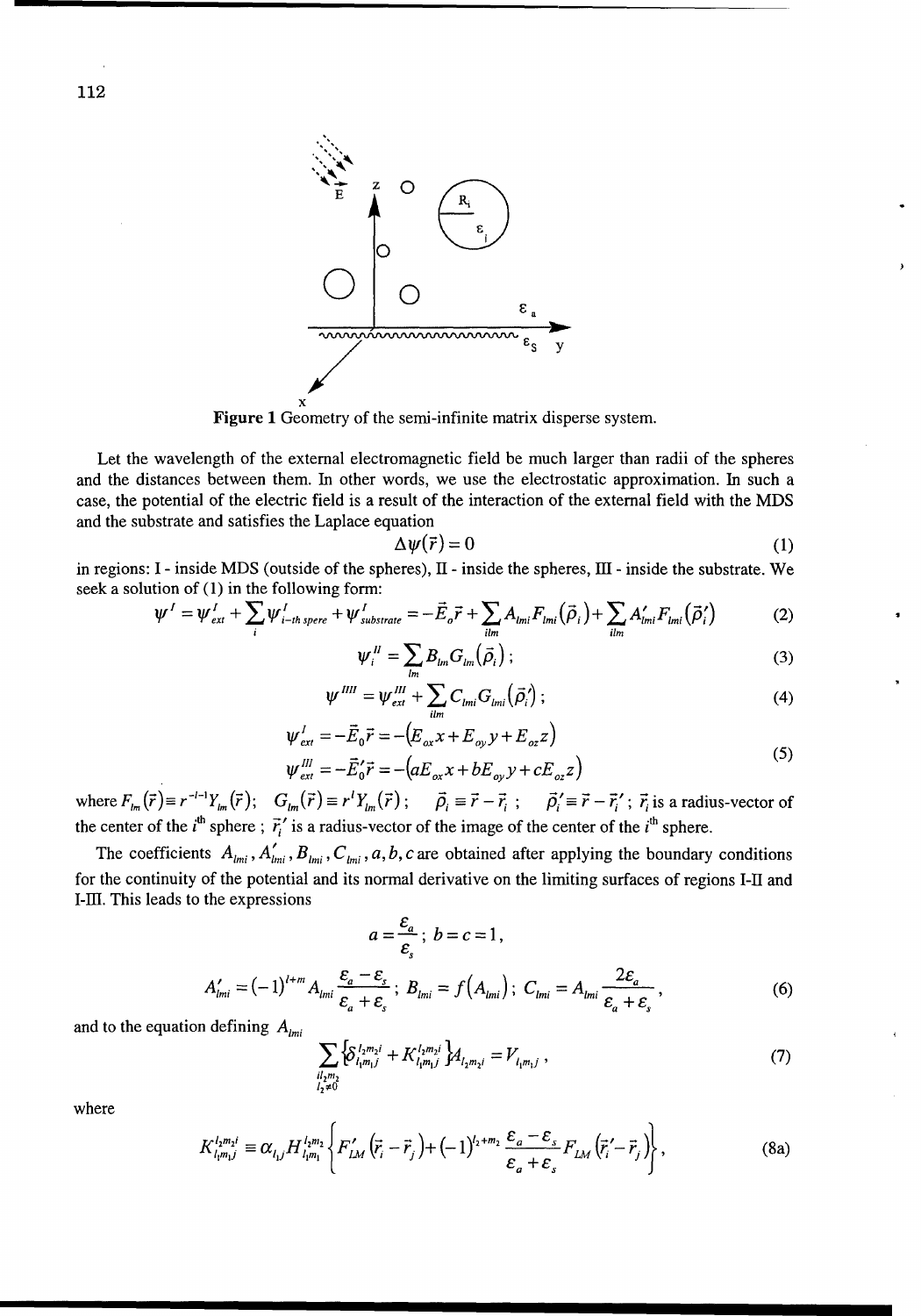$$
\alpha_{l_{1}j} \equiv \frac{l_{1}(\varepsilon_{j} - \varepsilon_{a})}{l_{1}\varepsilon_{j} + (l_{1} + 1)\varepsilon_{a}} R_{j}^{2l_{1}+1};
$$
\n(8b)

$$
H_{i,m_1}^{i_2m_2} \equiv (-1)^{i_2+m_1} \left[ 4\pi \frac{2l_2+1}{(2l_1+1)(2L+1)} \cdot \frac{(L+M)!(L-M)!)}{(2l_1+1)!(2l_1-1)!(2l_2+1)!(2l_2-1)!} \right]^{\frac{1}{2}},
$$
 (8c)

$$
L = l_1 + l_2; \quad M = m_2 - m_1; \ F'_{lm}(\vec{r}_i - \vec{r}_j) = \begin{cases} F_{lm}(\vec{r}_i - \vec{r}_j), & i \neq j \\ 0, & i = j \end{cases}
$$
 (8d)

$$
V_{l_{l_{l_{l}}m_{l}}}=E_{0}\alpha_{l_{l_{l}}j}\sqrt{\frac{2\pi}{3}}\Big\{\sqrt{2}\cos\theta_{0}\delta_{l_{l_{l}}m_{l}}^{10}+\sin\theta_{0}e^{i\phi_{0}}\delta_{l_{l_{l}}m_{l}}^{1-1}-\sin\theta_{0}e^{-i\phi_{0}}\delta_{l_{l}m_{l}}^{11}\Big\},\tag{8e}
$$

$$
\vec{E}_0 = (E_{0x}, E_{0y}, E_{0z}) = E_0(\sin \theta_0 \cos \varphi_0, \sin \theta_0 \sin \varphi_0, \cos \theta_0).
$$
 (8d)

The explicit form of the function  $f$  in (6) is not needed for further consideration.

Equation (7) can be written in the matrix form  $\hat{M}\hat{A} = \hat{V}$  or  $\hat{A} = \hat{M}^{-1}\hat{V}$ , that allows us to interpret

$$
\hat{M}^{-1} = \left[\hat{1} + \hat{N}\right]^{-1} \tag{9}
$$

as the multipole polarizability matrix of the MDS spheres.

### 2.1 A single sphere on the substrate; The resonant frequencies.

For the single sphere on the substrate, we can obtain the polarizability tensor in the dipole-dipole approximation using (9) and taking into account (6)

$$
\hat{\alpha} = \frac{4}{3}\pi R^3 \varepsilon_a \left( \varepsilon - \varepsilon_a \right) \begin{pmatrix} \alpha_H & 0 & 0 \\ 0 & \alpha_H & 0 \\ 0 & 0 & \alpha_\perp \end{pmatrix}, \tag{10}
$$

where 
$$
\alpha_i = [\varepsilon_a + L_i(\varepsilon - \varepsilon_a)]^{-1}
$$
;  $(i = H, \perp)$ ;  $L_i = \frac{1}{3} \left( 1 + l_i \frac{\varepsilon_a - \varepsilon_s}{\varepsilon_a + \varepsilon_s} \right)$ ;  $l_i = \eta_i x^{-3}$ ;  

$$
\eta_i = \begin{cases} \eta_{II} = \frac{1}{3} \\ \eta_{\perp} = \frac{1}{4} \end{cases}
$$
(11)

 $x = R/a$  is the dimensionless radius of the sphere (a is a typical scale of length).

Let us consider the case of Lorentz's dielectric functions and  $\varepsilon_a = 1$  (vacuum):

$$
\varepsilon(\omega) = 1 + \frac{\omega_p^2}{\omega_0^2 - \omega^2 - i\gamma\omega} \quad ; \quad \varepsilon_s(\omega) = 1 + \frac{\omega_{ps}^2}{\omega_{0s}^2 - \omega^2 - i\gamma_s\omega} \,. \tag{12}
$$

The resonant frequency is obtained by using the condition  $\alpha_i(\omega_{res}) = \infty$ . In our case it reduces to the following algebraic equation with respect to the frequency

> $\omega^4 + a_3 \omega^3 + a_2 \omega^2 + a_1 \omega + a_0 = 0$ ,  $(13)$  $\epsilon$

where

$$
a_{3}=i\left( \gamma+\gamma_{s}\,\right)
$$

113